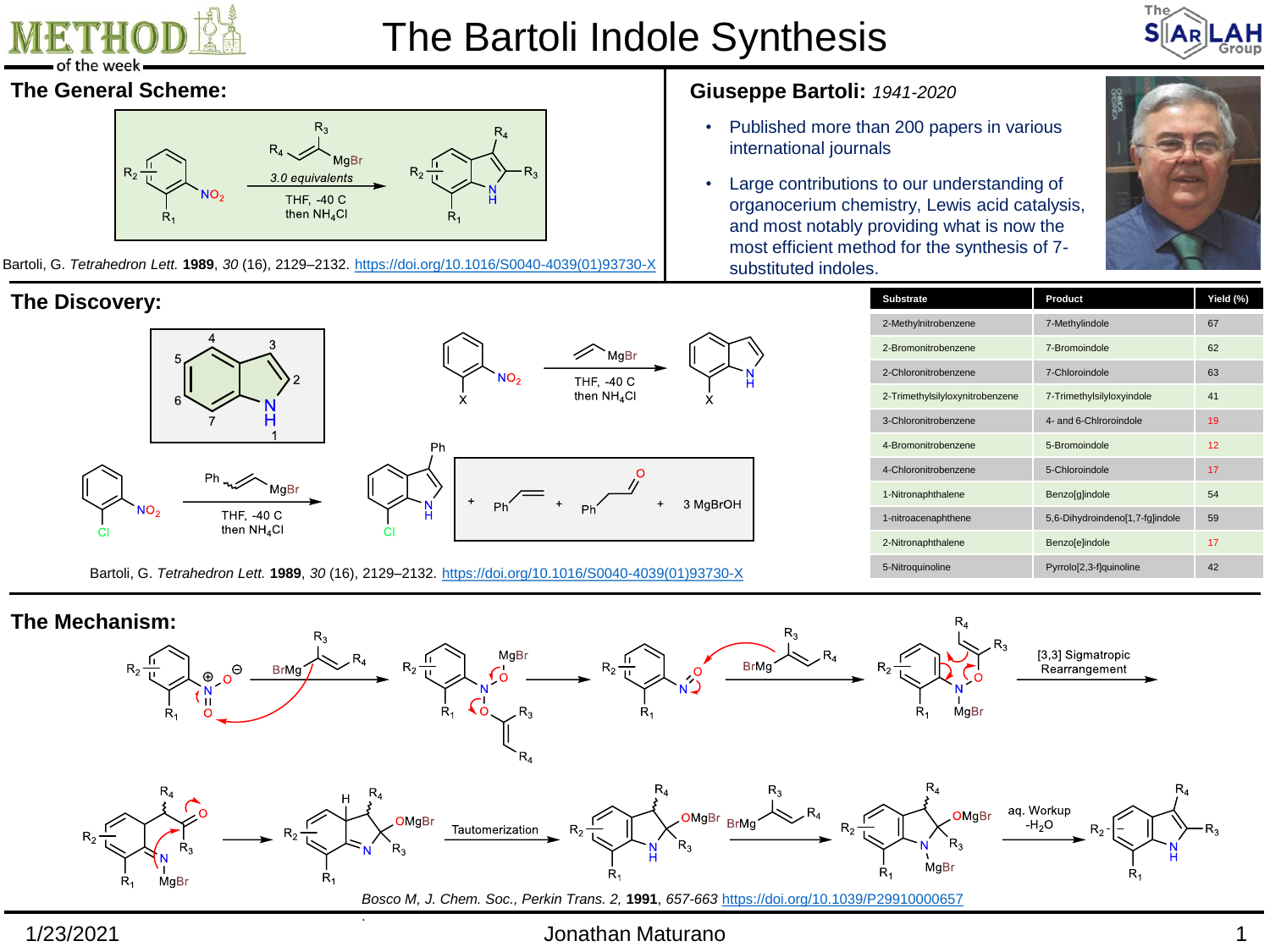

# The Bartoli Indole Synthesis



### **Substrate Scope:**







Fonseca, T. Bioorg. Med. Chem., 2004, 12, 103-112 <http://doi.org/10.1016/j.bmc.2003.10.013> Requeiro-Ren A, J. Med. Chem., 2013, 56, 1656-1669. <https://doi.org/10.1021/jm3016377>



THF, -78 to 0 C

then  $NH_4Cl$ 

11 - 55%



# **Dobbs Modification:**

• Allows for the powerful regioselectivity of the Bartoli Indole Synthesis by utilizing Br as an ortho-directing group which can later be cleaved, thus circumventing the need for functionality at position 7.





### 1/23/2021 Jonathan Maturano 2